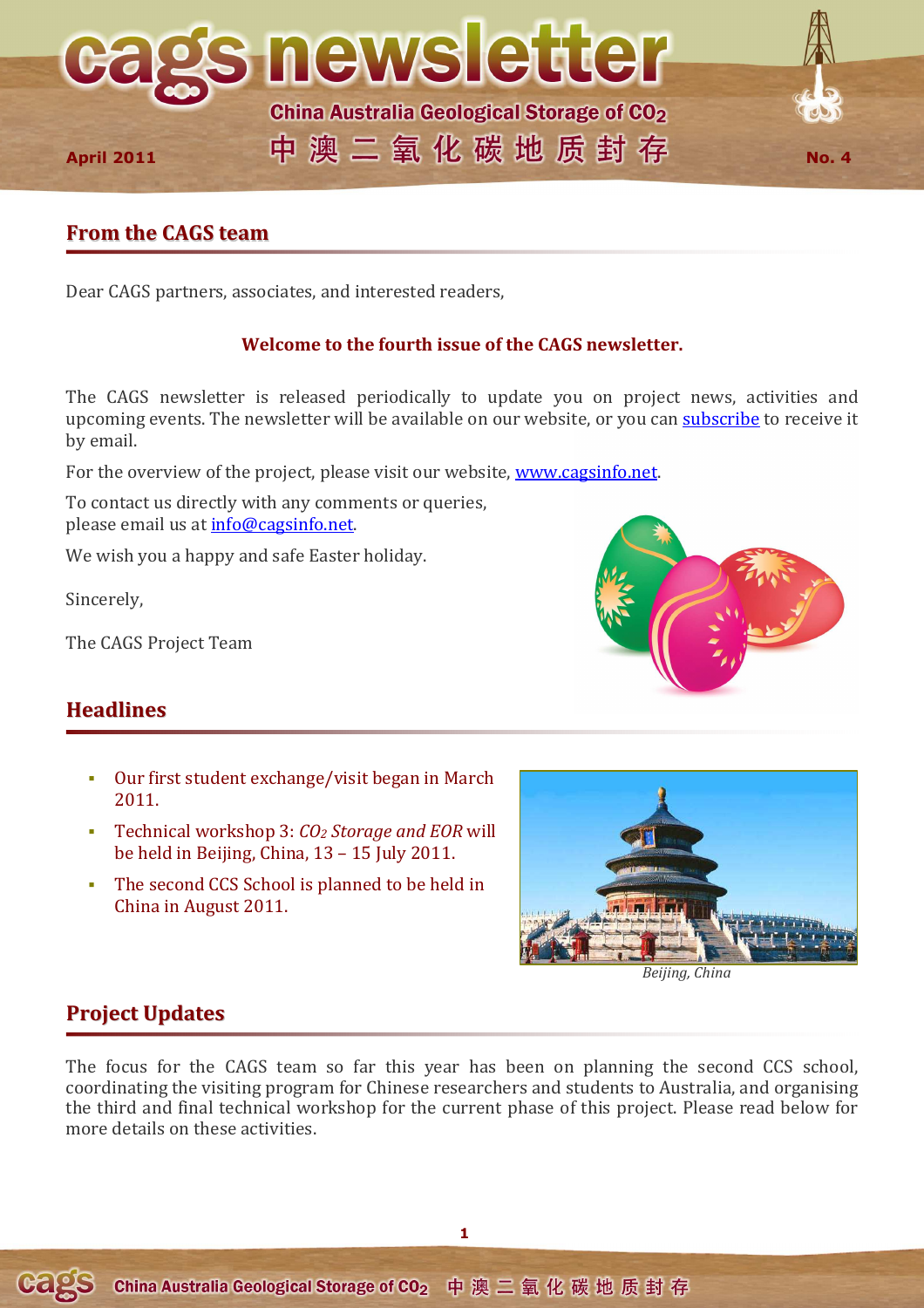#### **CAGS Newsletter April 2011 No. 4 April 2011 No. 4 April 2011 No. 4**

### **Technical Workshop 3: CO<sup>2</sup> Storage and EOR**

The third and final CAGS technical workshop will be held in Beijing from the 13<sup>th</sup> to the 15<sup>th</sup> of July 2011. The workshop will be hosted by the China University of Petroleum (Beijing) with assistance from the Administrative Centre for China's Agenda 21 and Geoscience Australia. The two previous workshops have focused almost exclusively on geological storage of  $CO<sub>2</sub>$  in saline aquifers. In contrast, this workshop will focus on the use and storage of  $CO<sub>2</sub>$  through Enhanced Oil Recovery (EOR). We will bring together participants from academia, industry and government to present and share knowledge about the latest progress and trends in this area.

Participation in the Workshop 3 is by invitation. Please contact us at info@cagsinfo.net if you are interested in participating. Presentations will be made available online after the workshop.

## **CCS School 2**

We are planning to hold a second CAGS CCS school in August 2011 in China as a result of the success of the first CCS School late last year and the great interest from Chinese students. The school targets graduate students and early career professionals working in or interested in geological storage of CO2. Materials from CCS School 1 are available on the CAGS website.

Successful applicants will be invited to participate in the CCS School. Please register your interest in participating by contacting us at info@cagsinfo.net. You will be asked to submit your CV and an application at a later date.

#### **Researcher and Student Visits**

The researcher and student visiting program is well and truly underway.



*Ms Jia (left) from ACCA21 visiting the CO2CRC Otway Basin CO2 injection project* 

The first visit was completed in December 2010. Li Jia, from the Administrative Centre for China's Agenda 21 (ACCA21), worked with Geoscience Australia and the Australian Department of Resources, Energy and Tourism in Canberra on policy and regulation issues related to geological storage of  $CO<sub>2</sub>$ . Through this program she gained an understanding of Australia's position and experience in these issues. This knowledge will assist with the formulation of similar legislation and regulation in China as well as a CCS roadmap for China. Ms Jia also had the opportunity to visit the CO2CRC Otway Basin

CO2 Injection Project in Victoria after attending the National CCS Week conference in Melbourne in November.

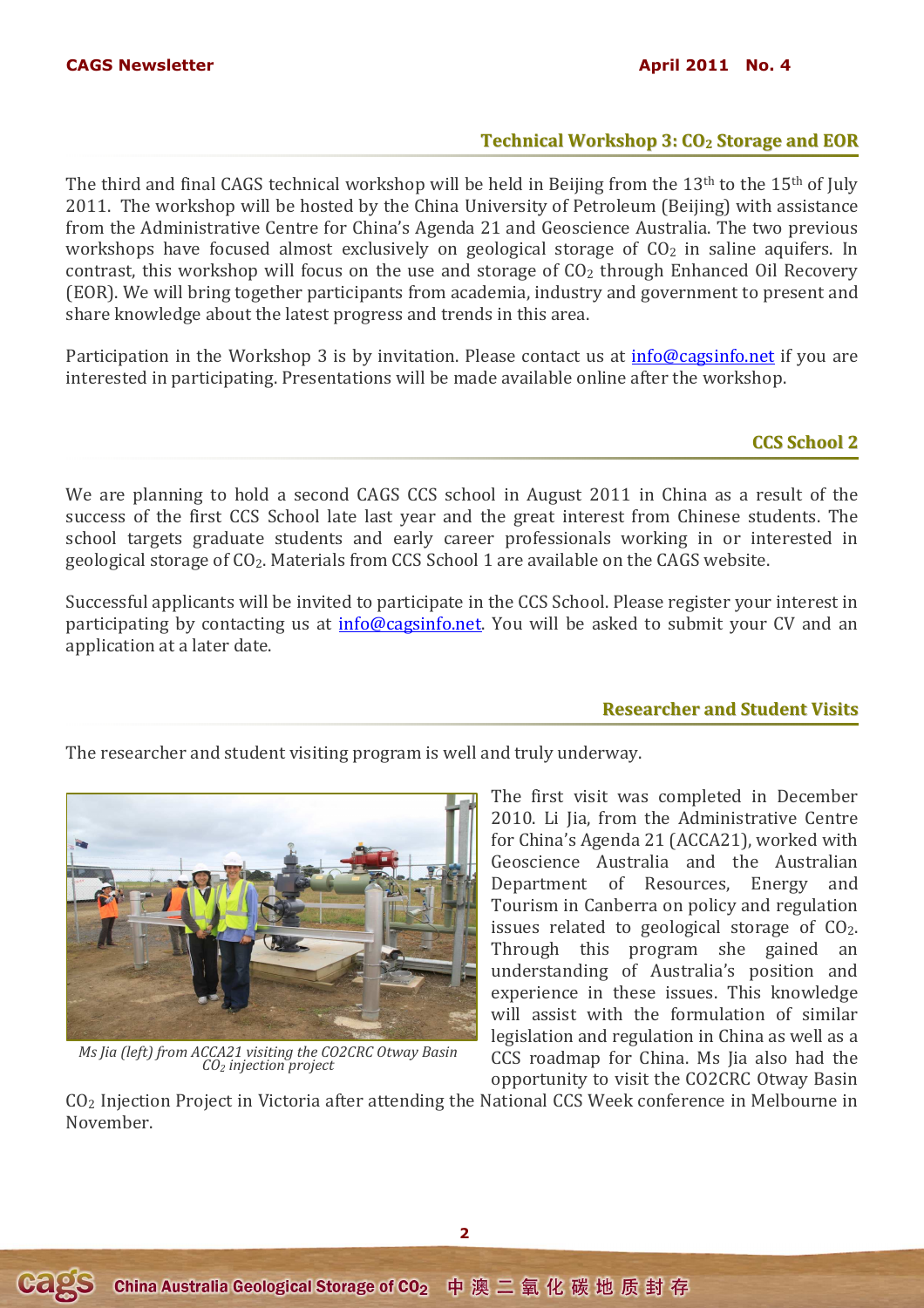The second Chinese visitor to Australia is Shu Luo, a PHD student from Tsinghua University. Mr Luo commenced work at Geoscience Australia in late March this year and will be working with Geoscience Australia staff for the next six months on understanding integrated numerical simulation and performance of  $CO<sub>2</sub>$  plumes in saline aquifers after  $CO<sub>2</sub>$  injection.

At least three other researchers and PHD students will be arriving in Australia this year to work with the Cooperative Research Centre for Greenhouse Gas Technologies (CO2CRC), the Commonwealth Scientific and Industrial Research Organisation (CSIRO), and the University of Adelaide.

### **Research Projects**

CAGS supports three research projects in China on aspects of geological storage of carbon dioxide. All projects are on track. A mid-term review meeting will be held in China in April and the projects will conclude by December 2011.

## *Research Project 1: Site Selection Methodology and Criteria for CO2 Geological Storage*

This project is led by the China Geological Survey with the Institutes of Geology and Geophysics and Rock and Soil Mechanics (China Academy of Sciences) and Tsinghua University. Researchers have been undertaking a comprehensive literature review of key papers on geological storage of carbon dioxide and have visited CO<sub>2</sub> injection sites. Site selection criteria have been put together for saline reservoirs, oil and gas fields and coal seams, although saline reservoirs are the key concern for this project. Researchers are also investigating CO2 flow through porous rocks and conducting practical experiments in this area. The Liaohe Oil Field is being analysed according to the findings of this project.

#### *Research Project 2: Selection Criteria for Oil/Gas Reservoirs for CO2 EOR and Storage*

The China University of Petroleum is undertaking this project to develop selection criteria for oil and gas reservoirs for  $CO<sub>2</sub>$  storage including geological characteristics, oil/water/ $CO<sub>2</sub>$  properties in the reservoir and interaction of these fluids with the rock. Researchers have completed a literature review relating to  $CO<sub>2</sub> EOR$  and storage and are now focusing on understanding  $CO<sub>2</sub>/water/rock$ reactions and the enhanced oil recovery potential in the Liaohe Oil Field.

## *Research Project 3: Environmental Impact and Risk Management of CO2 Storage*

The third project is led by the Chinese Academy of Environmental Planning with partners from the Institute of Rock and Soil Mechanics (Chinese Academy of Sciences), Tsinghua University and China Geological Survey. Researchers are conducting a literature review on this topic including environmental management approaches in several countries and have identified key areas relevant to this topic such as the impact of  $CO<sub>2</sub>$  on groundwater, soil, vegetation and waste. The project team has established environmental indicators of the leakage of  $CO<sub>2</sub>$  and are conducting numerical simulations of leakage through a well.